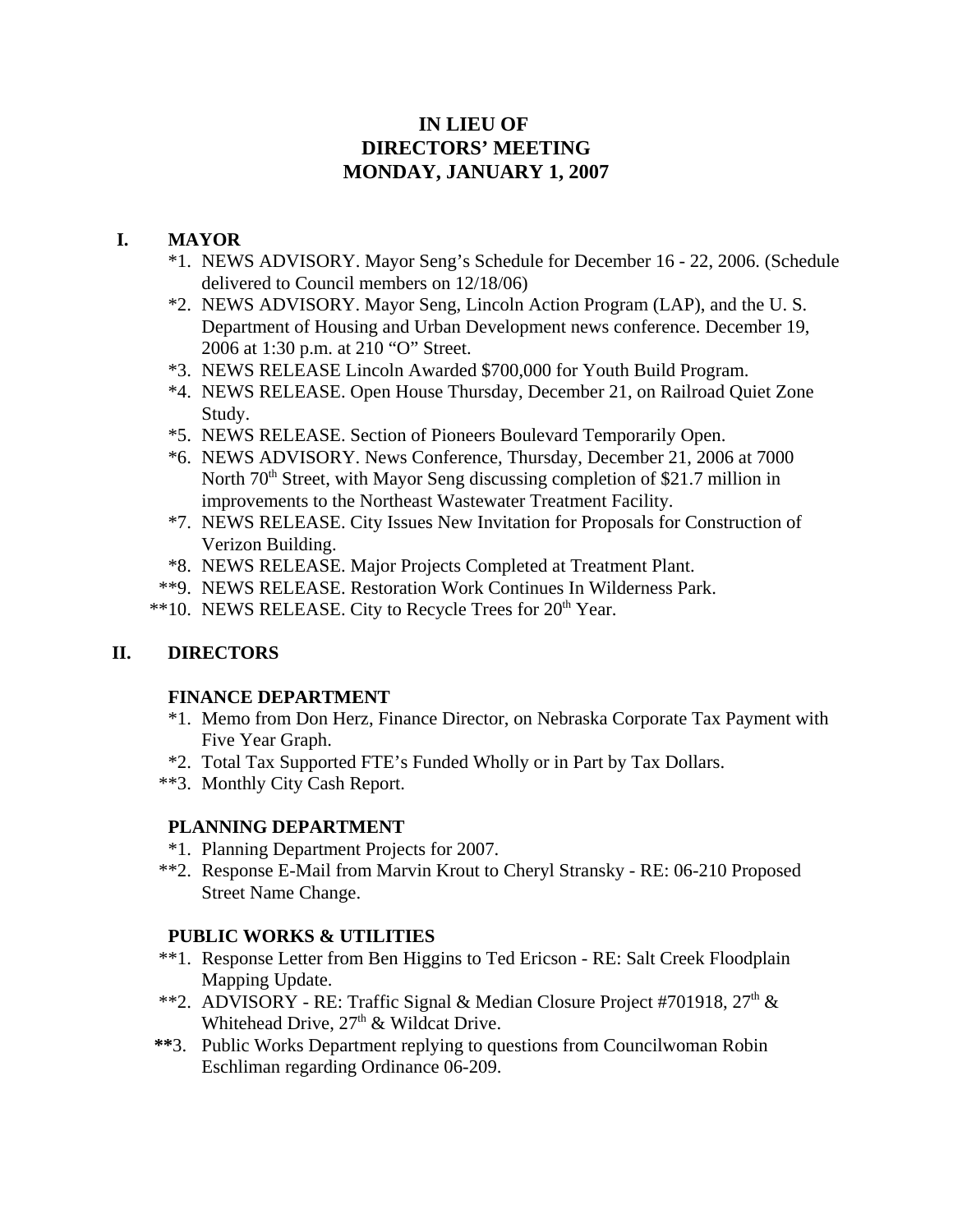### **WEED CONTROL AUTHORITY**

\*1. Combined Weed Program, City of Lincoln, November, 2006 monthly report.

### **III. CITY CLERK**

### **IV. COUNCIL REQUESTS/CORRESPONDENCE**

#### **JON CAMP**

\*\*1. Response E-Mail to Cheryl Stransky - RE: 06-210 Proposed Street Name Change.

#### **ROBIN ESCHLIMAN**

- \*1. Email from Jeff Atkinson applying to be a member of the Motorsports Task Force.
- \*\*2. E-Mail & Charts RE: Signage in Vermont.

#### **DAN MARVIN**

\*\*1. Chart - RE: Chart that shows Lincoln and Lancaster County doing better in retail sales than Omaha, Douglas/ Sarpy County and the State of Nebraska.

### **ANNETTE McROY/PATTE NEWMAN**

1. Request to Scott Holmes & Bruce Dart, Health Department/Dale Stertz & Mike Merwick, Building & Safety Department/Tonya Skinner & Dana Roper, City Law Department - RE: Bar owners, outdoor smoking areas (McRoyRFI#175 and NewmanRFI#41 - 12/18/06)

## **V. MISCELLANEOUS**

- \*1. Email from Jeff Atkinson re: Motorsports will help reduce the City's budget shortfall.
- \*2. Email from Anne Schiltz re: Questions regarding investigation of Fire Department and paid leave to the Fire Chief.
- \*3. Position Statement from LIBA on studying the co-location concept for the Nebraska State Fair and the Lancaster Events Center.
- \*4. Email from Coby Mach, LIBA, on the creation of quiet zones.
- \*5. Email from Mike Olson re: Vote no on drinking in public parks, whether for charity or another reason.
- \*6. Email from Lynn Darling, re: Billboards. Citizens requested to not give in to requests.
- \*7. Email from Rachel Johnson, re: Proposed name change of Capital Parkway West to "Rosa Parks Way".
- \*8. Email from Walter Everie Carlson re: Less than professional attitude of dispatch operator while calling in an accident.
- \*9. Email from Paul re: Suggestions for handling liquor in the parks.